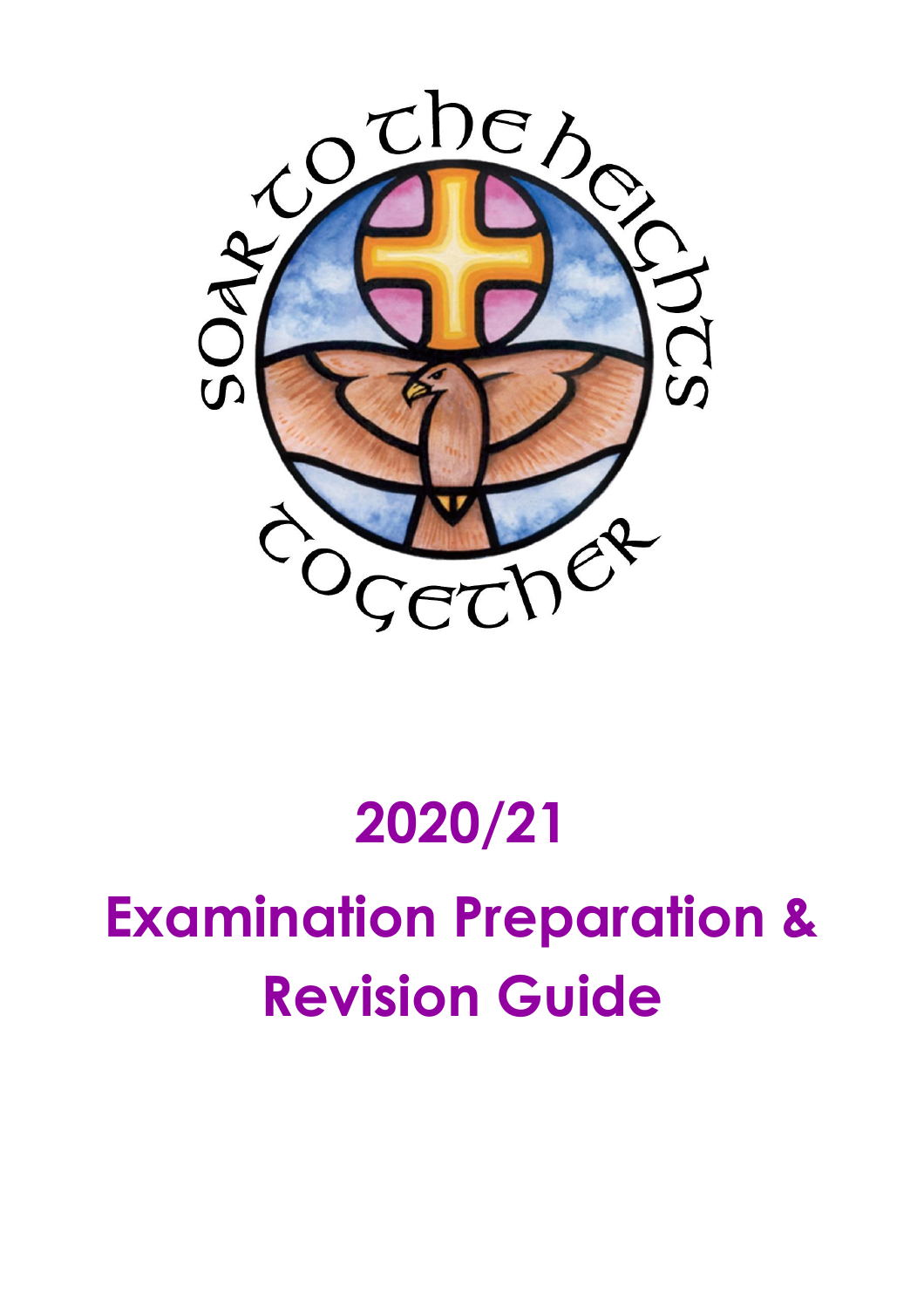## **What kind of support might pupils need?**



Our young people can rarely achieve their best independently; best results are always achieved when a partnership is formed between pupil, family and school, and your support as parents and carers is fundamental to this success.

What happens at home has just as much impact on GCSE grades as what happens in school.

The grades achieved in the final exams remain with a pupil throughout their life, no matter what else they go on to achieve. More frequently we are seeing colleges, employers and further education institutions declining applications from people who do not have at least a Grade 4/5 (Grade C) in English and Maths at GCSE level, even if they are applying as a mature pupil.

Research and experience show that children whose parents/carers take the opportunity to be frequently interested in their child's learning make most progress. However, many parents feel at a loss when their children enter their examination years and it is hard to get the balance right between being a supportive parent and putting a child under too much pressure.

The hardest demand on our Year 11 pupils is that of understanding the longterm importance of achieving the best they possibly can. This can mean making some short-term sacrifices to ensure they are truly successful and learning to shelve 'short-term fun' on occasions in the interest of long-term benefits (not easy even for adults!).

The aim of this booklet is to provide you, as parents, with key information to help support your child in preparing & revising for exams. It is also a source of ideas for how to revise and provides some top tips to help beat exam stress. Exams can be a challenging time for us all but hopefully, by working in partnership, we can ensure that pupils are as supported and prepared as they can be for any exams they need to take, knowing that we all 'did our best' along the way.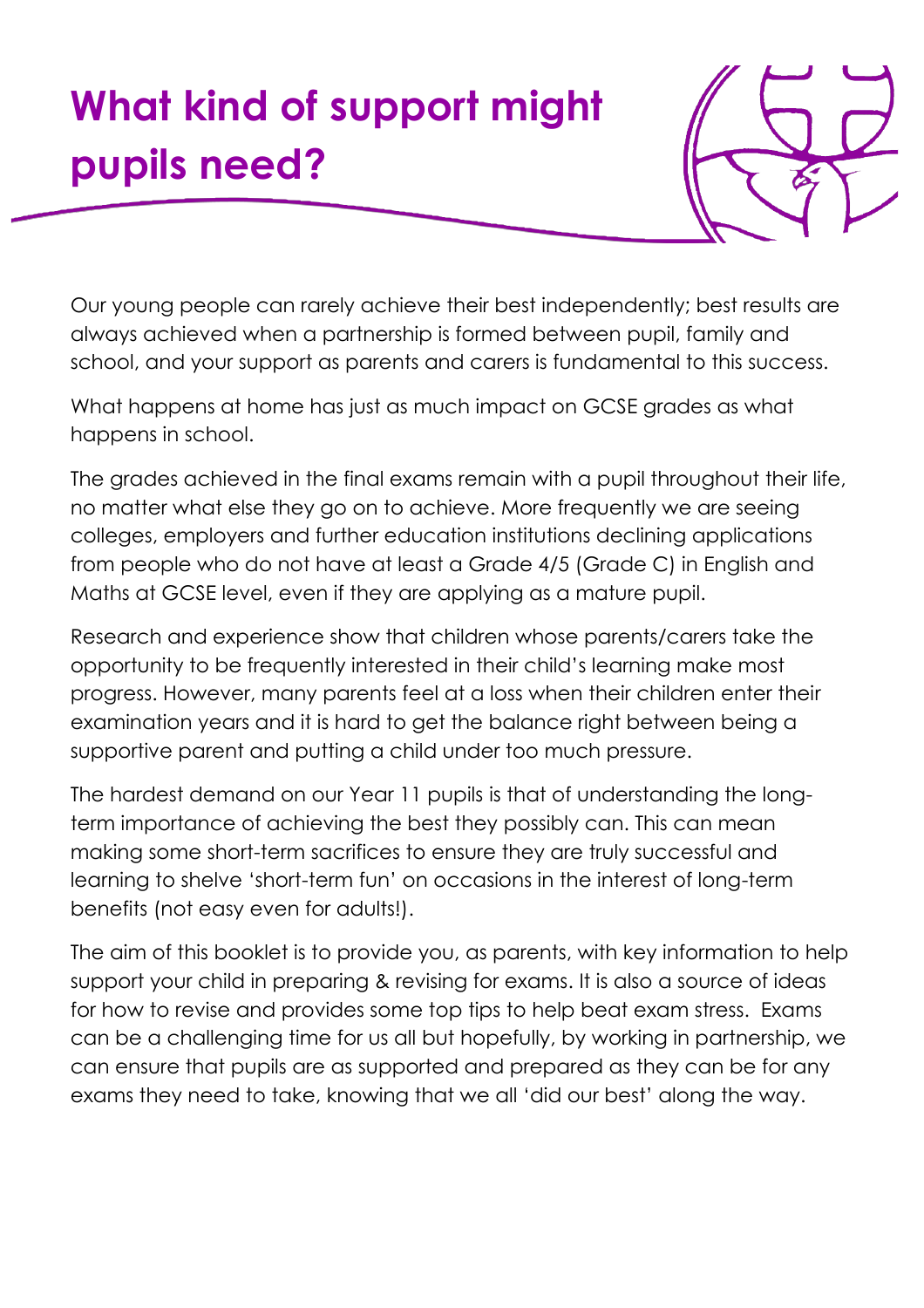### **Coping with Exam Stress (for parents/carers)**



Putting off revision, finding excuses to do other things or leaving all the work until the last minute are some of the most common mistakes pupils can make when preparing for exams. The fact is the more they delay, the more likely they are to get into a panic.

Probably the biggest problem surrounding revision and exams is stress. It can make even the most ardent reviser think they can't remember anything, and even lead to panic attacks.

### **So how should I help my child to deal with exam stress?**

- Encourage them not to be frightened of exam stress, but to see it as a positive force - after all, it keeps them on their toes mentally, and can help them focus on the task in hand.
- Learn to recognise when they are stressing out and understand its causes. Often, a break or a chat with someone who knows the pressure they are under will get things into perspective.
- Make sure that they get a good nights' sleep before each exam it will be much easier for them to concentrate during the exam if they are not feeling too tired.
- Encourage them to eat healthily during their revision and exams: Plenty of fresh fruit and vegetables.
- Avoid caffeine and energy drinks, they can make stress worse and dehydrate the brain.

### **Useful equipment**

Making sure your child has all the right equipment, so they can get ready for their exams is also something you could really help with. Some things that your child could find very useful during their revision:

| Fine-point coloured pens | Post-it notes                    | Folders and files |
|--------------------------|----------------------------------|-------------------|
| <b>Highlighters</b>      | Note or record cards             | Revision guides   |
| Table lamp               | <b>Notebooks</b>                 | Past exam papers  |
| Watch/timer              | <b>Textbooks</b>                 | Calendar          |
| Pin-board                | Access to a computer and printer |                   |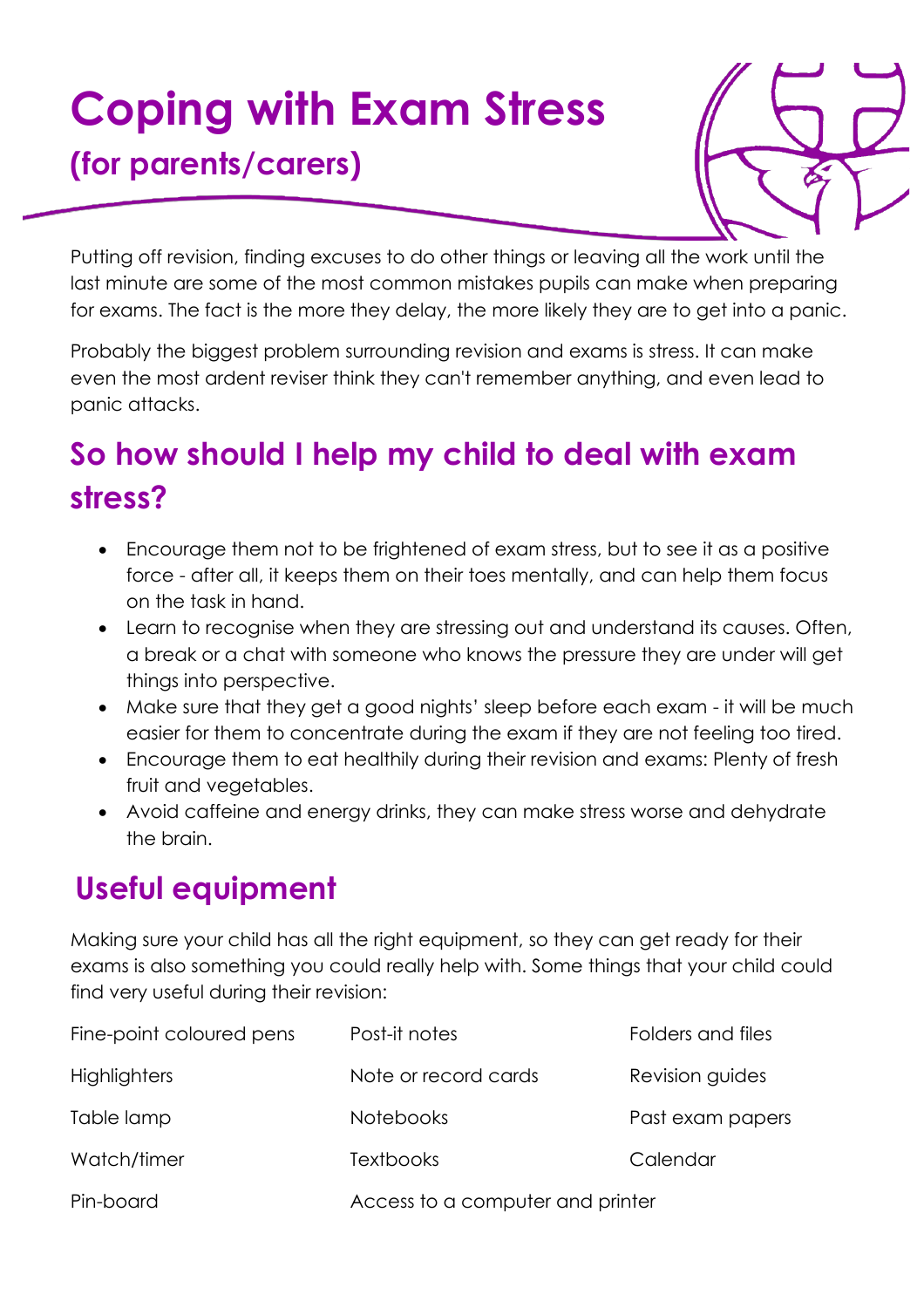## **Coping with Exam Stress (for pupils)**



#### **1. Keep it in perspective**

- Lots of people will tell you this, because it's true exams aren't everything. Whatever happens in your exams, you can still be successful in life afterwards. So, if you don't do as well as you'd hoped, try to keep things in perspective.
- Employers don't just look at your exam scores. They're just as interested in your attitude, your transferable skills and how well you'll get on with other people.
- Exam success doesn't define you as a person. Everyone copes differently in different situations and there's so much more to your personality than how well you can respond to an exam.
- Think about how far you've come already.
- Once you've done an exam, try to forget about it. There's nothing you can do about it and worrying won't change your mark. Try to resist asking other people what they wrote for a particular question or checking other peoples' answers.

#### **2. Get that organised feeling**

- Picture your exams as a time-bound project. Are the mock exams 90 days away? That's your 90 day challenge. Best of all, there's a definite end point.
- Work out the basics: which exams you have, how the marks are allocated, and how much you have to learn for each one. Don't expect to learn everything; but having in mind where you'll get the marks can help you prioritise.
- Break your revision down into small chunks and form a plan. Once you've got a plan, you won't have any more dilemmas at the start of the day about what to work on.
- Schedule in plenty of free time to unwind and protect this time. Nobody can work all day every day. If you give yourself plenty of rest, you can do the same amount of work in half the time or less.
- Equally, don't panic if you go slightly off schedule tomorrow is another day.

#### **3. Get into some good habits**

- These habits will help you concentrate as well as reducing stress:
- Take frequent breaks. Psychologists say we can only concentrate properly for 30-45 minutes. You could use a technique like Pomodoro, that helps you to take regular breaks. When you do take a break make sure you don't stay at your desk, you could go for a walk or even just make a cup of tea!
- Eat well. Keep a good blood sugar level to avoid highs and lows of energy, by eating slow release foods like bread, rice, pasta, fruit and veg.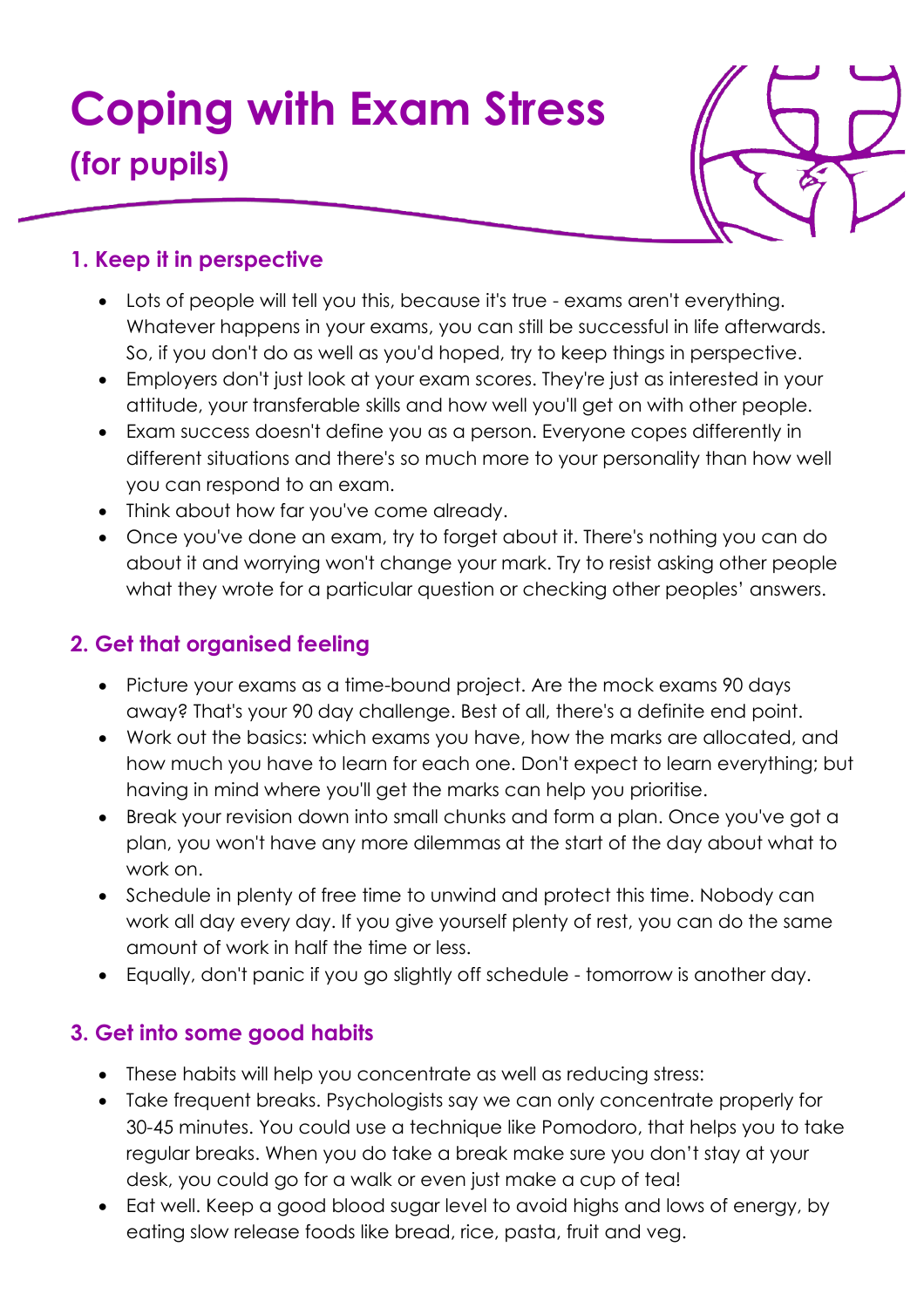#### **3. Get into some good habits continued**

- Drink lots of water. People often underestimate how much hydration helps!
- Think about when and where you work best. Not everyone is a morning person, and some people don't find the library a productive place to work. There's no one best place or time to work - it's about what works for you.
- Keep active. Even a short walk will do. Exercising is one of the quickest and most effective ways to de-stress. Fresh air will clear your head and perk you up.
- Try to get about 8 hours' sleep a night. If you're stressed about not being able to sleep, there are lots of ways to aid a good night's sleep.
- Find activities that help you relax. Maybe it's a hot bath, watching a TV show, or a creative activity. Schedule this down-time into your timetable.

#### **4. Avoid bad habits**

- Don't set yourself ridiculous goals. Nobody can revise 10 topics in a day! Avoid setting the day up to be a disappointment.
- Don't cut out all the enjoyment from your life. It's tempting to decide you'll just knuckle down to work and "focus", but this is counterproductive - it's impossible to focus without giving your brain rest by doing other activities.

#### **5. Get support from friends and family**

- Don't be put off by friends saying that they are doing huge amounts of revision. As already mentioned, that's probably not actually a productive or efficient way of working long term. One of the key reasons people feel exam stress is due to comparing themselves to other people.
- If you can, discuss with your parents what they are expecting you to achieve. Parents with steep or unrealistic expectations will just add unnecessary pressure. It's helpful to let them know what you think you have the capacity to achieve, and to insist that the best way to get there is to have support from your parents, not pressure.
- If you're feeling really worried or anxious, chat to a good friend, family member, or tutor. It helps to get it out of your system, and they may well be able to help think about practical strategies to deal with exam stress.

Information taken from the Student Minds website:

www.studentminds.org.uk/examstress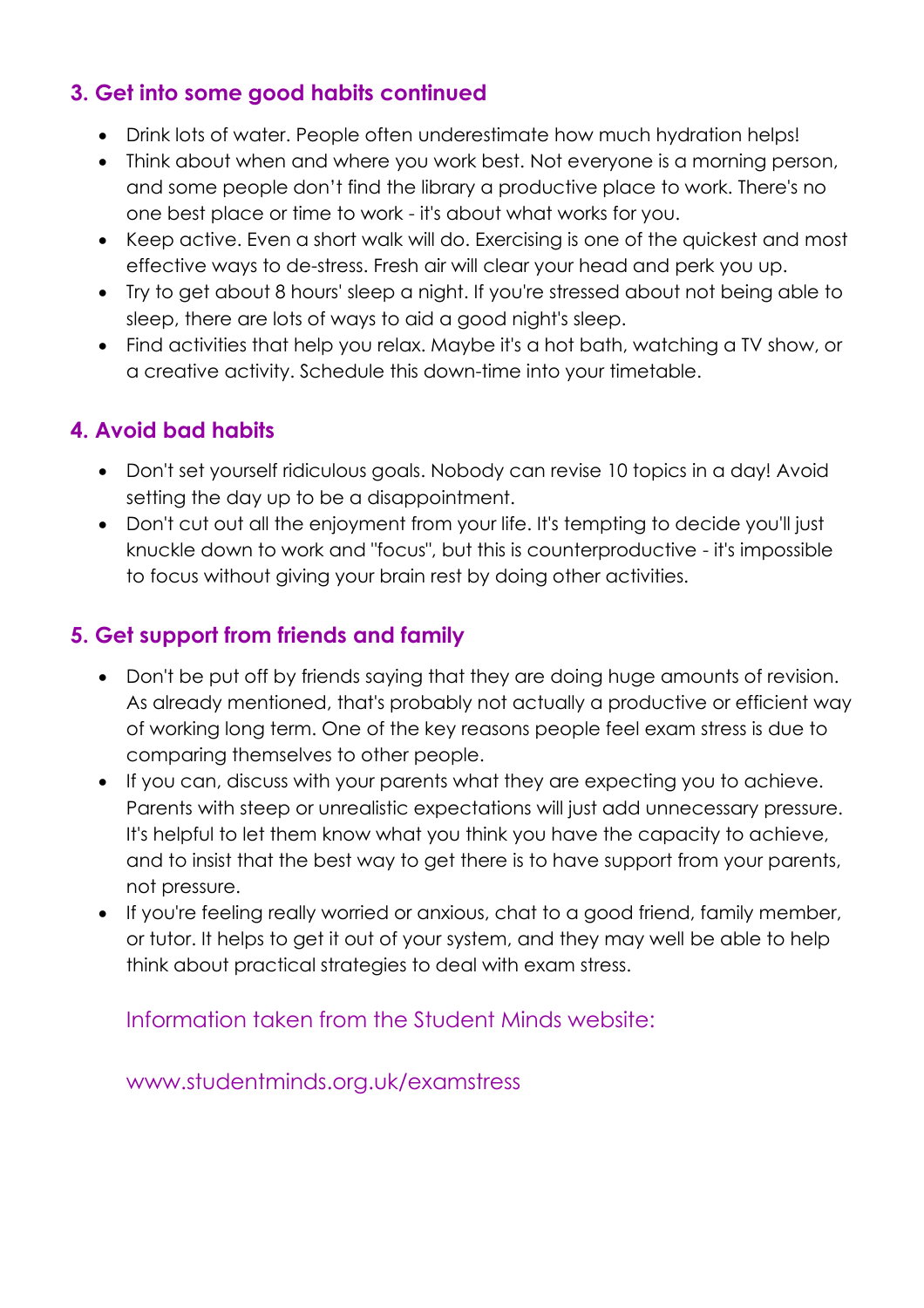# **What's the best way to revise?**



Research by Bjork, Dunlosky and Kornell (2012) demonstrated that pupils don't always tend to use the most effective revision techniques like self-testing, using flashcards and quizzing. Instead they default to less effective techniques such as rereading their class books and highlighting their notes. Applying these ineffective techniques over long periods means they clock up hours of revision in the belief that time spent equates to exam success but, actually, a lot of this time is wasted.

#### **So how do we help pupils to revise better, and how do we help them to understand that more revision is not always beneficial?**

- Different pupils prefer different approaches, but in every case the best option is to help your child set out a revision plan.
- Establish how much time they have available between now and the exams, and then draw up a realistic timetable together. Let your child decide what they need to focus on, this timetable needs to belong to them. In working out how much time they should devote to each subject, encourage them to concentrate on their weaknesses without losing sight of their strong points.
- Revision timetables are useful and effective tools that can help your child to prepare for exams and achieve the grades they deserve. Some people prefer A4 sized daily or weekly timetables whilst others prefer larger wall sized charts that cover a month-long period.

Example of a revision timetable:

|           | Subject 1   | Subject 2 | Subject 3  | Subject 4 |
|-----------|-------------|-----------|------------|-----------|
| Monday    | Maths:      | Science:  | Geography: | History:  |
|           | Fractions   | Atoms     | Glacíation | Amerícan  |
|           | Percentages | Molecules |            | West      |
| Tuesday   | English:    | ICT:      |            |           |
| Wednesday |             |           |            |           |

Ideally your child should be aiming to complete revision chunked into 20-25 minute slots. They should make a topic or subject tick list, this way they can see what they need to cover revision wise before the exam.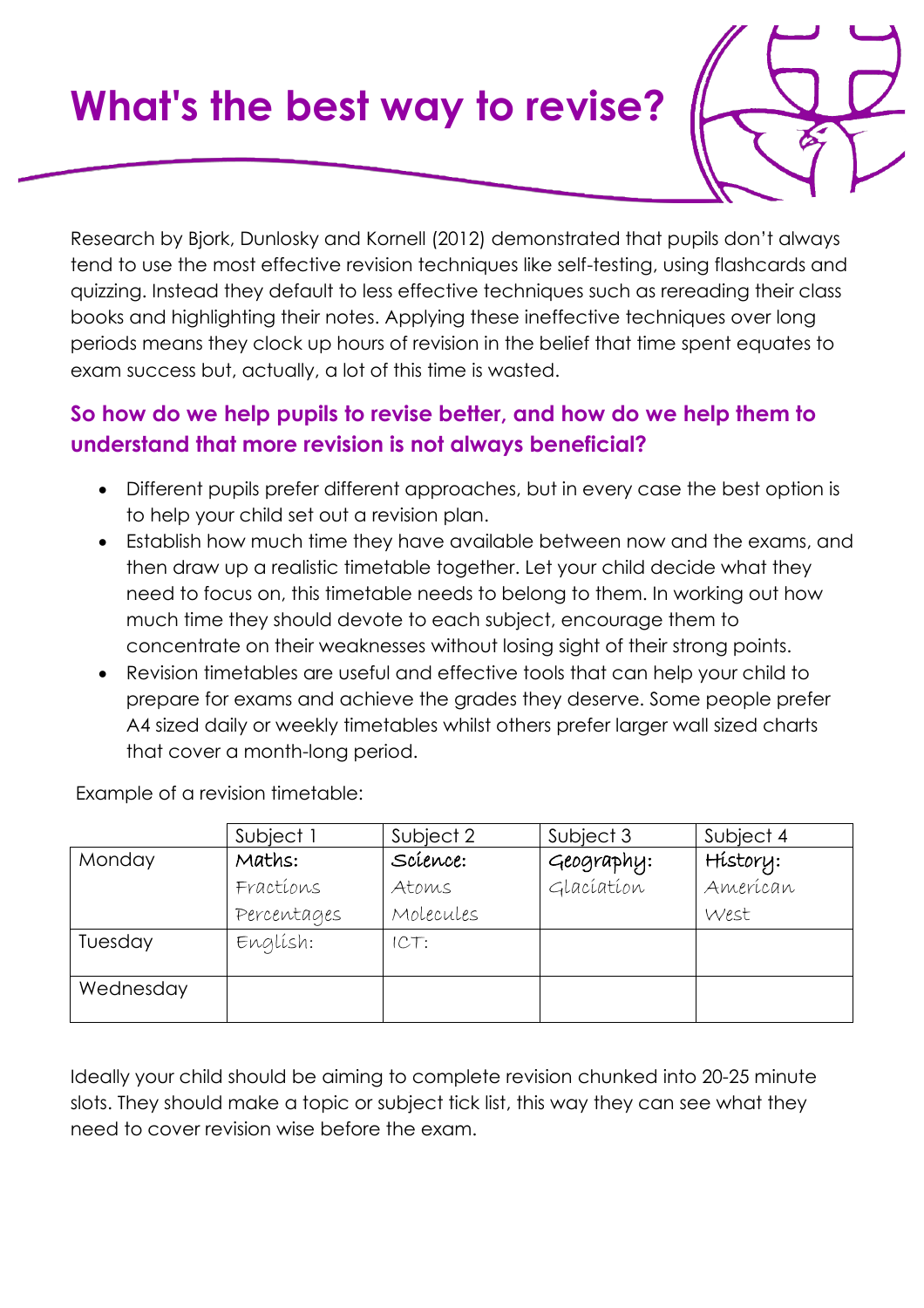**What's the best way to revise?** 



#### **So you have set a revision plan together, what next?**

- Encourage and support your child to stick to it! That way you can help them to keep track of how much work they have done and what they have left to cover.
- Choose a place in the house to revise where they won't be distracted.
- Make all of your family members aware of the fact that your child will need some peace and quiet during this time, so they know not to disturb them.
- Switching revision between subjects avoids them becoming bored of a single topic.
- Look for fresh sources of information other than class notes. The internet, for example, offers some innovative learning resources (see subject specific information for further ideas).
- You can offer small 'rewards' after every revision session. Nothing extravagant, just a small treat to help them to get back to their books.
- Ensure that your child avoids last-minute revision the night before an exam. Instead, support them to complete their revision plan early.
- Ensure your child attends school every day. Even one lesson lost means that key information could be missing regarding coursework/deadlines.
- The simplest things often get in the way of starting revision days can be lost while pupils are 'going to get some folders soon…..'. Get around this by providing the files, dividers, wall charts etc. your child will need for the revision period.
- Support your child in accessing one good revision guide for each subject. There are lots around so check with your teacher before investing in a guide or ask your teacher if you are able to borrow one – there may be some spare!

#### **Subject Specific Information**

Your son/daughter will be provided with a wide range of support materials from their subject teachers – these will also be shared with you as parents/carers via links on the school website and/or information sent home.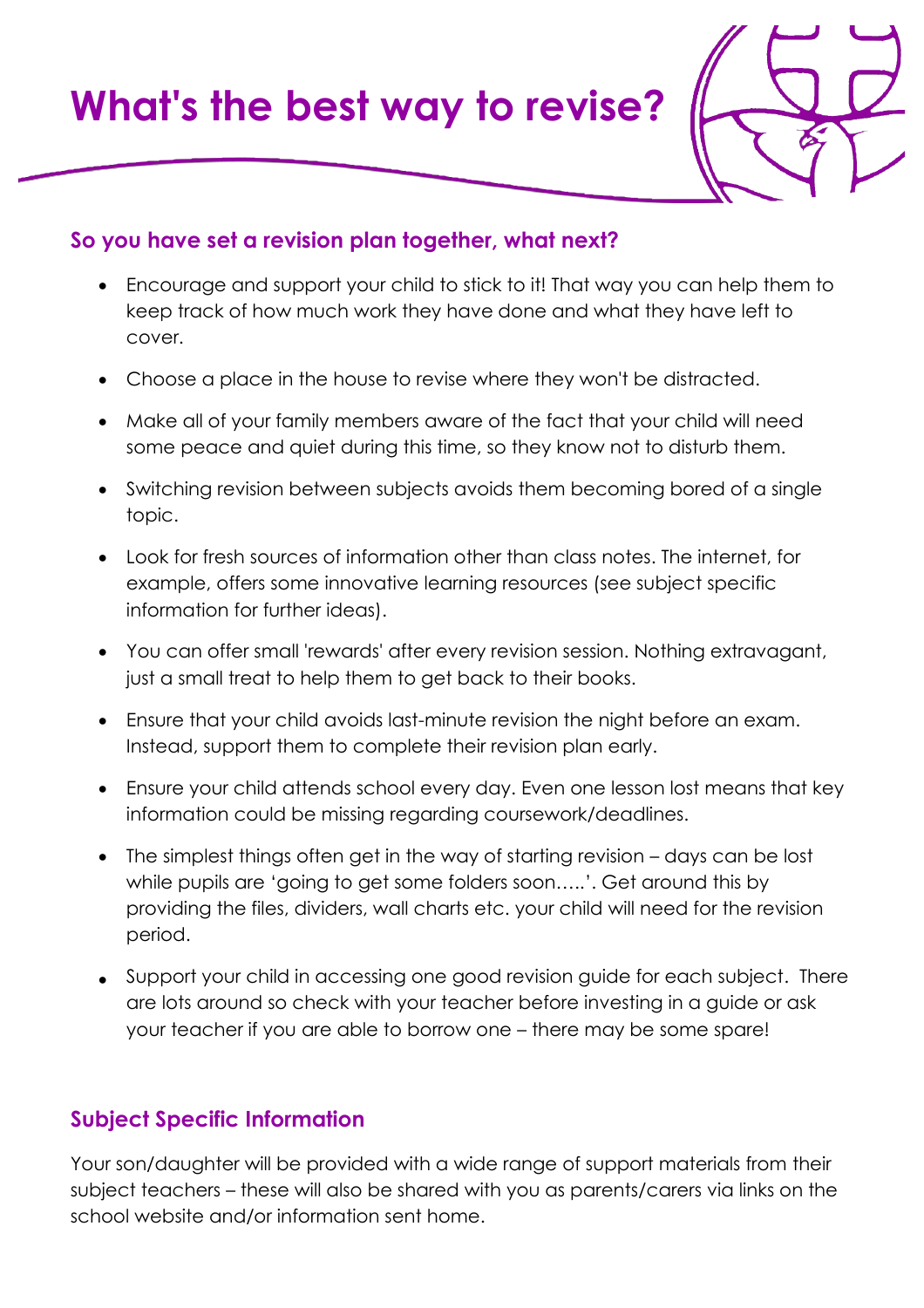### **Revision Strategies**

#### **Improving Memory**

'Chunking': as the average person can only hold seven 'items' in short-term memory, grouping items together into 'chunks' can increase capacity. This is generally used for remembering numbers (think of how you remember phone numbers by grouping the seven digits into 2 or 3 chunks) but can be applied to other listings in various subjects.

Repetition: Studies indicate that 66% of material is forgotten within seven days if it is not reviewed or recited again, and 88% is gone after six weeks. Don't make life harder for yourself - build in a brief daily and weekly review of material covered. It will save you having to re-learn material from scratch!

Application and association: The best way to channel material to long-term memory is to organise it into meaningful associations. Link it to existing information and topics and create vivid personal examples which act as 'mental hooks' or 'cues' for recalling material in the future. Thus, new items are put in context. If you learn a new formula / verb / rule, try to put it into practice immediately with a relevant example.

Use of mnemonics: these are various word games which can act as memory aids and which allow personalisation and creativity. Think of stala**c**tites (**c**ome down from the **c**eiling) and stala**g**mites (**g**o up from the **g**round); the colours of the rainbow - Roy G. Biv ('Richard Of York Gave Battle In Vain' to remember red, orange, yellow, green, blue, indigo, violet); the seven characteristics of living organisms - Mrs. Gren (Movement, Reproduction, Sensitivity, Growth, Respiration, Excretion, Nutrition). You can devise many more of these to aid your personalised recall of items in your subjects.

#### Mind Maps

Mind Maps are useful for:

- Summarising information and note taking.
- Consolidating information from different research sources.
- Thinking through complex problems.
- Presenting information in a format that shows the overall structure of the subject.
- Studying and memorising information.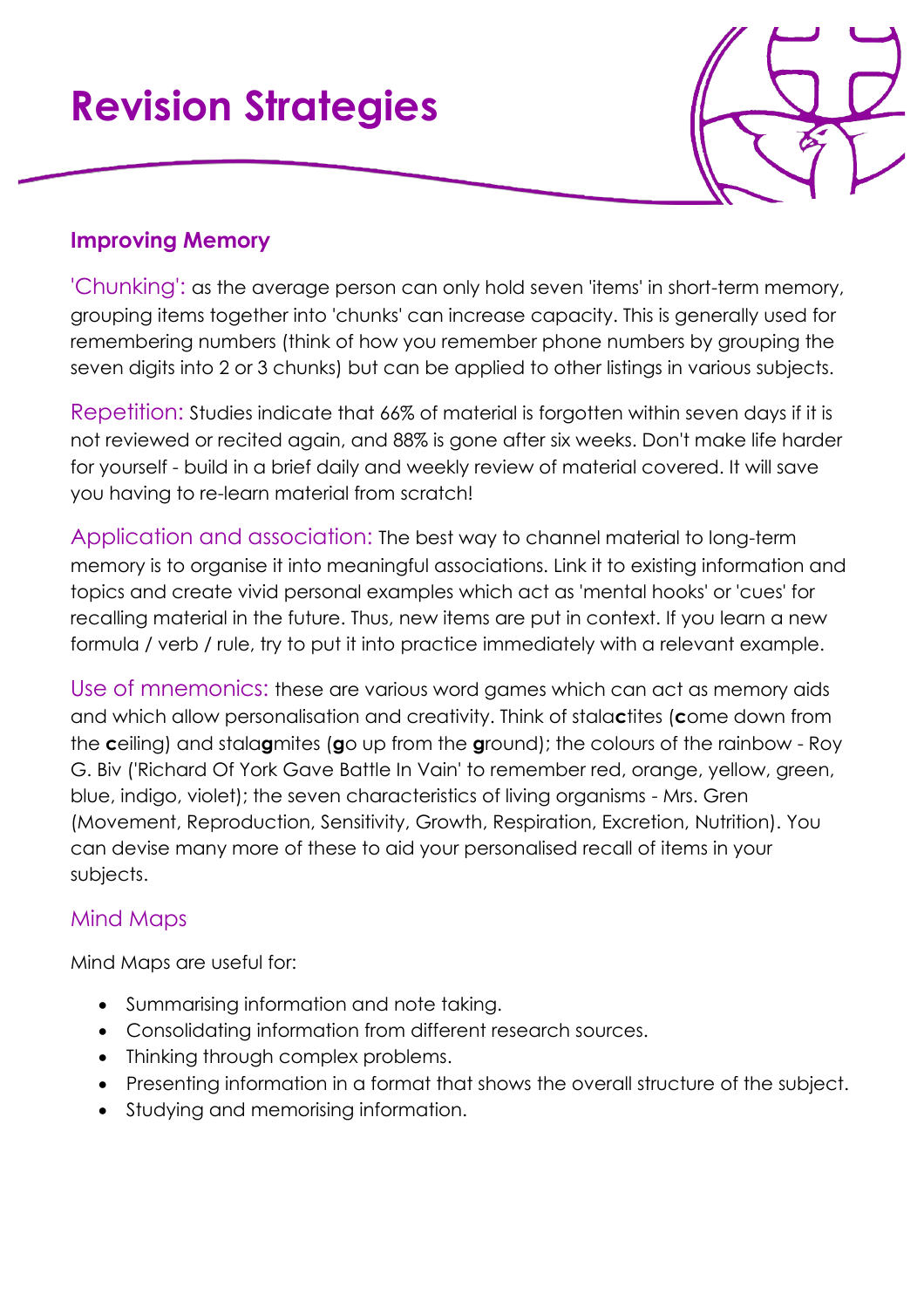#### Using Mind Maps Effectively:

Once you understand how to take notes in Mind Map format, you can develop your own conventions for taking them further. The following suggestions can help you draw impactful Mind Maps:

Use Single Words or Simple Phrases – Many words in normal writing are padding, as they ensure that facts are conveyed in the correct context, and in a format that is pleasant to read. In Mind Maps, single strong words and short, meaningful phrases can convey the same meaning more potently. Excess words just clutter the Mind Map.

Print Words – Joined up or indistinct writing is more difficult to read.

Use Colour to Separate Different Ideas – This will help you to separate ideas where necessary. It also helps you to visualize the Mind Map for recall. Colour can help to show the organisation of the subject.

Use Symbols and Images – Pictures can help you to remember information more effectively than words, so, where a symbol or picture means something to you, use it. You can use photo libraries like iStockPhoto to source images inexpensively.

Using Cross-Linkages – Information in one part of a Mind Map may relate to another part. Here you can draw lines to show the cross-linkages. This helps you to see how one part of the subject affects another.